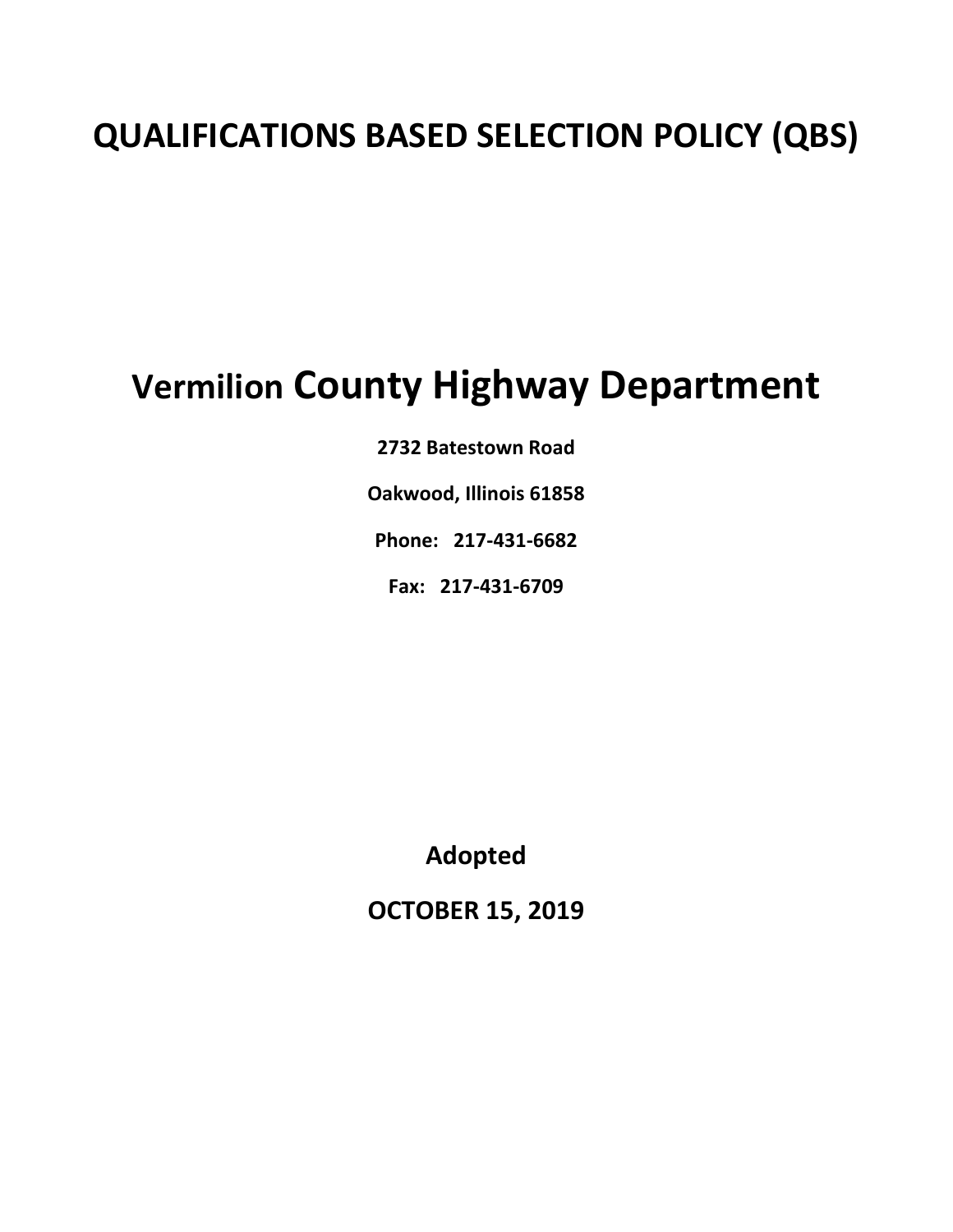## **Table of Contents**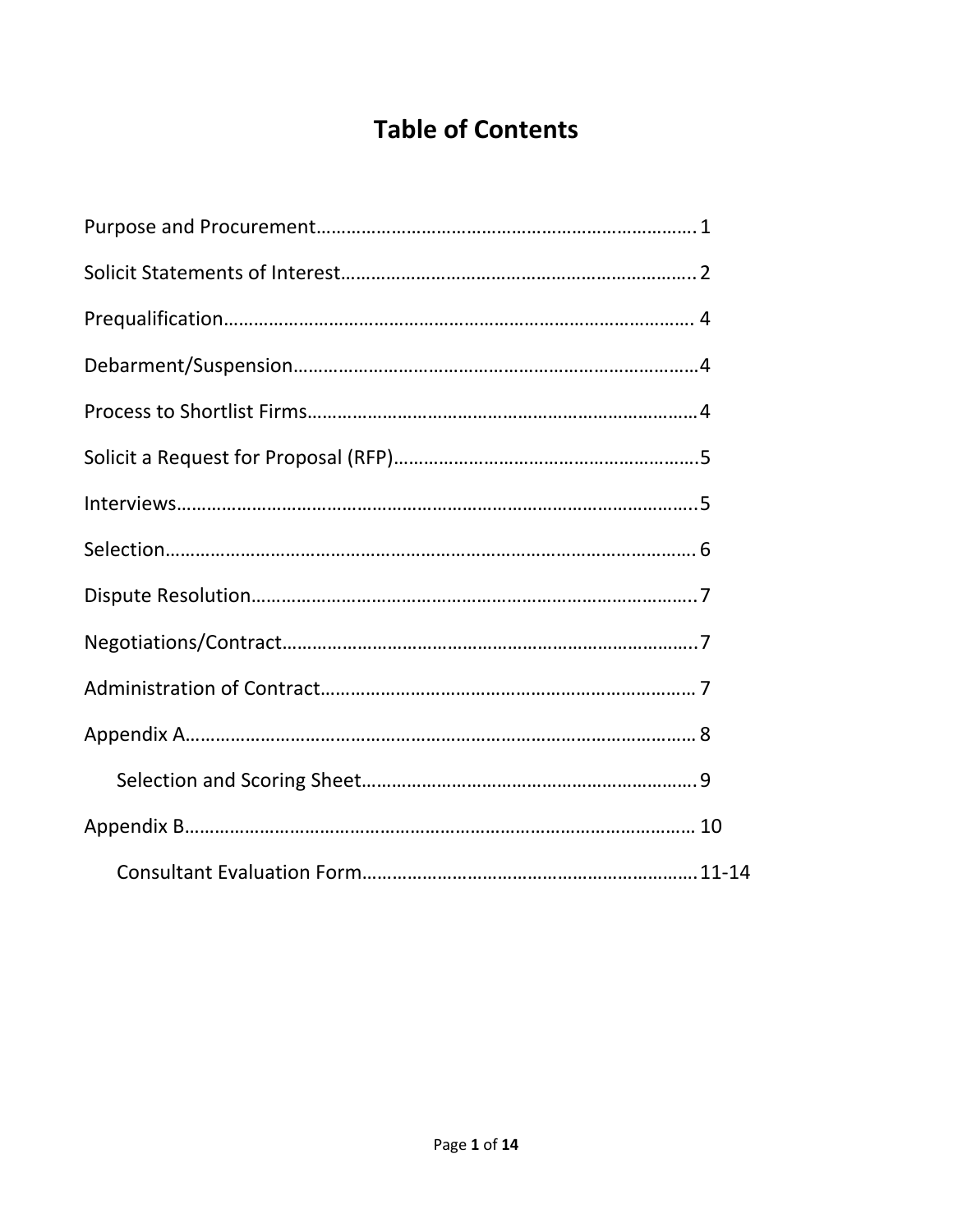#### **Purpose and Procurement**

In accordance with guidelines and requirements set forth by the Illinois Department of Transportation (IDOT), The Brooks Act (40 USC11) and the Federal Highway Administration's requirements for Procurement, Management and Administration of Engineering and Design Related Services (23 CFR 172), the Vermilion County Highway Department is desirous to establish a Qualifications Based Selection (QBS) process to procure architectural, professional and engineering services from a qualified firm through open competition in a timely manner and at a fair and reasonable cost.

The Vermilion County Highway Department QBS Policy assigns responsibilities to the following. The County Engineer is responsible for determining when architectural, engineering or professional services are needed and will oversee the procurement, management and administration of such services. When applicable, the Assistant County Engineer will aid in these responsibilities. When required, the County Engineer will involve the Vermilion County Board and its various committees for review and approval of processes or contracts.

The Vermilion County Highway Department believes their adopted written QBS policy substantially follows Section 5‐5 of the BLRS Manual and specifically Section 5‐5.06(e), therefore; approval from IDOT is not required.

The Qualifications Based Selection process will apply to services approaching or valued at \$40,000.00 or more when Federal, State, MFT or TBP funds are used. The process will generally involve the following:

- Solicit Statements of Interest from prequalified firms by posting a public notice
- Shortlist a minimum of three (3) firms for further consideration.
- Solicit a Request for Proposal from shortlisted firms.
- Interview shortlisted firms.
- Rank and select a firm based on proposals and interviews.
- Negotiate a professional services contract for the project.
- Execute the contract.

If an emergency occurs, this process or portions thereof may be waived by the County Engineer or his/her designee. The County Engineer will coordinate justification of and seek approval from IDOT and/or FHWA for emergency selection.

If conditions arise that only a sole source is available for a specific architectural, professional or engineering service, then the County Engineer or his/her designee will coordinate with IDOT and/or FHWA for justification of and approval for selection. Sole source selection will only be used when it is in the public interest and economically advantageous to the County. Sole source selection will be contingent upon satisfactory negotiation for the specific service.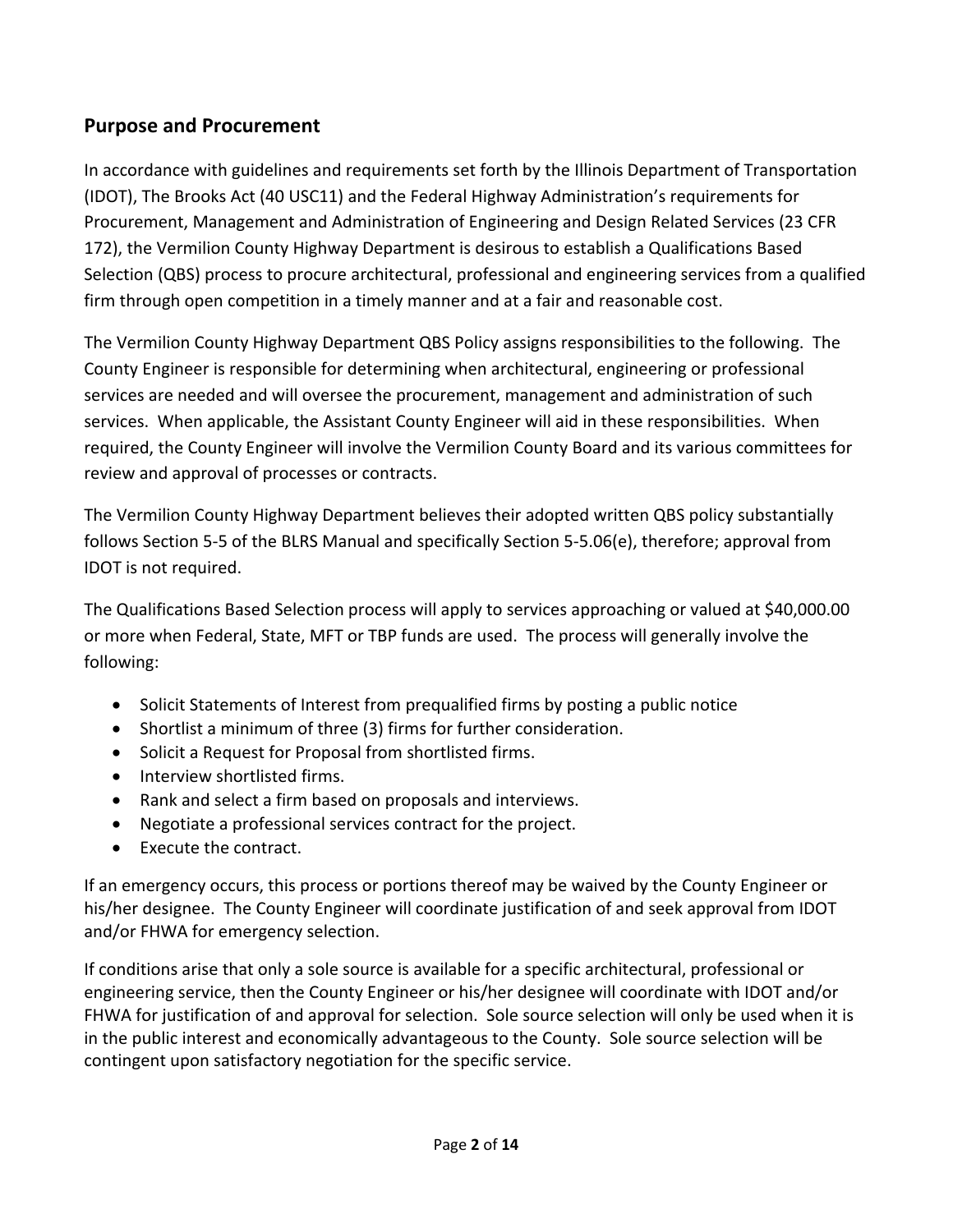In order to accomplish a comprehensive Qualifications Based Selection process in a legal, impartial and effective manner, the following shall apply:

#### **Solicit Statements of Interest**

The County Engineer or his/her designee will publish a notice requesting a Statement of Interest (SOI) from prequalified firms. The due date for the SOI's will be a minimum of fourteen (14) days from the request date. To notify possible interested firms, the County will publish an advertisement in a newspaper with local circulation as well as the 'Official State Newspaper' as designated by the Illinois Department of Central Management Services. The County may also advertise on the County's website and/or solicit by direct contact.

The request for a SOI will generally include:

- Project description (purpose and need)
- Type of work being sought
- Any issues specific to project
- Schedule for selection process
- Possible schedule for project
- Budget, when appropriate
- Prequalification Category as defined by the Illinois Department of Transportation

Submitted SOI's will include the following information:

- Name of firm with address, email and telephone/fax
- Contact person for the firm
- Statement indicating the firm's interest in the project
- A short list of similar projects recently completed by the firm
- A listing of proposed key staff who would be assigned to the project
- A listing of possible sub‐consultants/DBE consultants, if utilized or required
- Potential Conflicts of Interest Disclosure using IDOT's form BDE DISC2 TEMPLATE

Submitted SOI's are limited to two (2) pages plus the IDOT form BDE DISC2 TEMPLATE.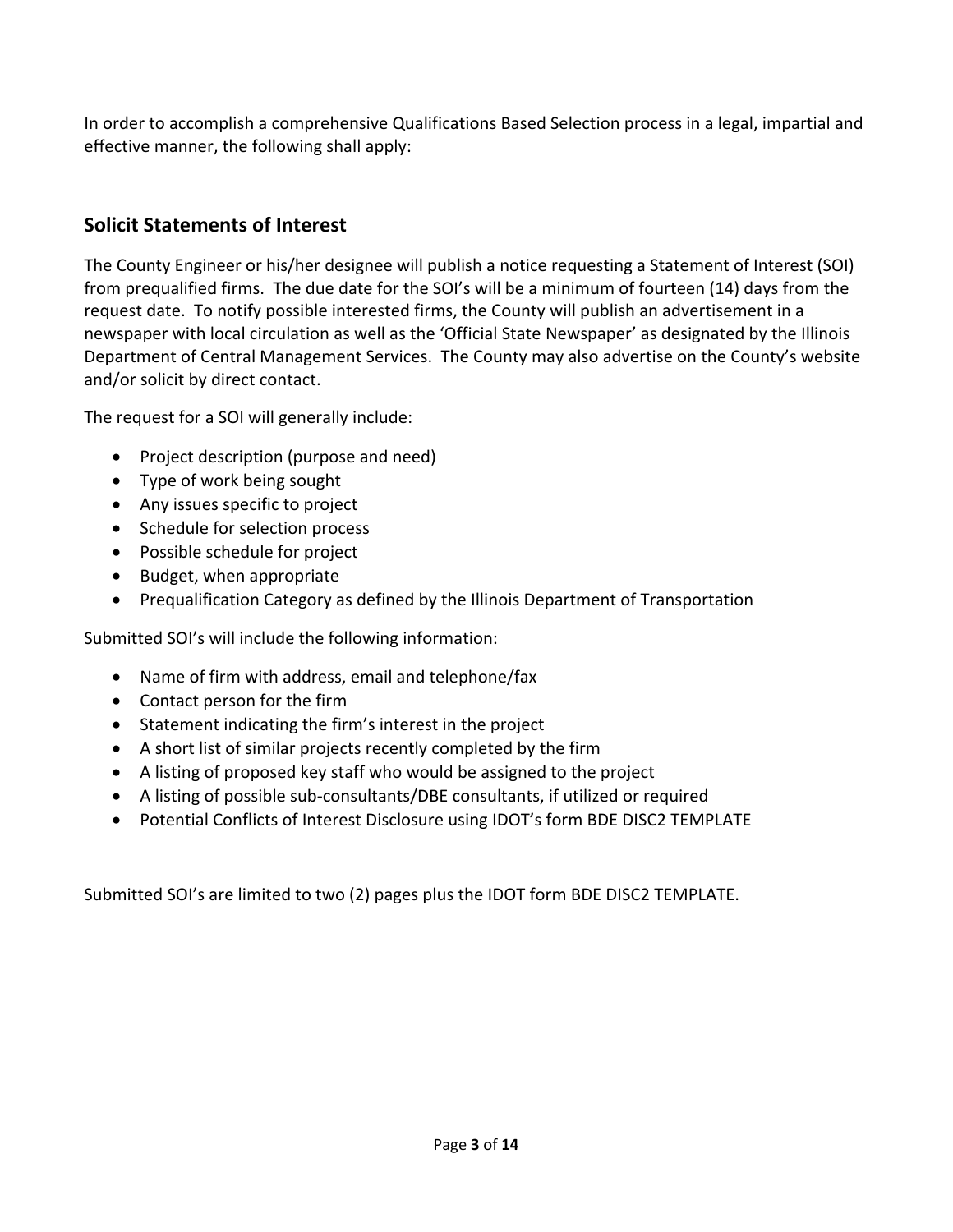#### **Prequalification**

Firms must be prequalified to perform the specific work or service being sought by the Vermilion County Highway Department. The Illinois Department of Transportation maintains a list of prequalified firms for engineering, architectural and professional services. Firms seeking to provide services for the Vermilion County Highway Department must be on the prequalified list maintained by IDOT prior to submittal of a Statement of Interest.

If sub‐consultants or DBE firms are utilized, they also must be on IDOT's list of prequalified firms or list of prequalified DBE firms.

If services are solicited which IDOT does not maintain a prequalification list, such as GIS or right of way, then those firms will need to provide information on their specific licensure requirements or credentials to be checked by the County Engineer.

#### **Debarment/Suspension**

Vermilion County Highway Department uses IDOT form BDE DISC2 TEMPLATE, which includes a section for suspension or disbarment disclosure. No contract will be awarded to any firm/party listed on any state or federal government website that tracks information regarding those who have been disbarred, suspended or limited in rights to contract with any government entity. The County will use various sources to check consultants including, but not limited to, the System for Award Management Exclusions (SAM Exclusions) and the Chief Procurement Office (IDOT) (CPO) website along with other associated CPO's such as the Capital Development Board, General Services and Higher Education. The Illinois Department of Labor and Illinois Department of Human Rights websites may also be utilized.

#### **Process to Shortlist Firms**

After SOI's are received, a selection committee will be assembled with the County Engineer serving as chairperson. The committee will have a minimum of three members that typically will include the Assistant County Engineer, other Highway Department staff or other stakeholders.

No employee of the contracting agency or other stakeholder will participate in the selection, award or administration of a contract if there could be a real or perceived conflict of interest.

A minimum of three (3) firms will be shortlisted. If only one or two SOI's are received from prequalified firms, the Vermilion County Highway Department will coordinate with IDOT to ensure compliance with the Qualification Based Selection Process.

The determination for which firms are shortlisted will be based on qualifications, abilities of professional personnel, availability, and past record and experience.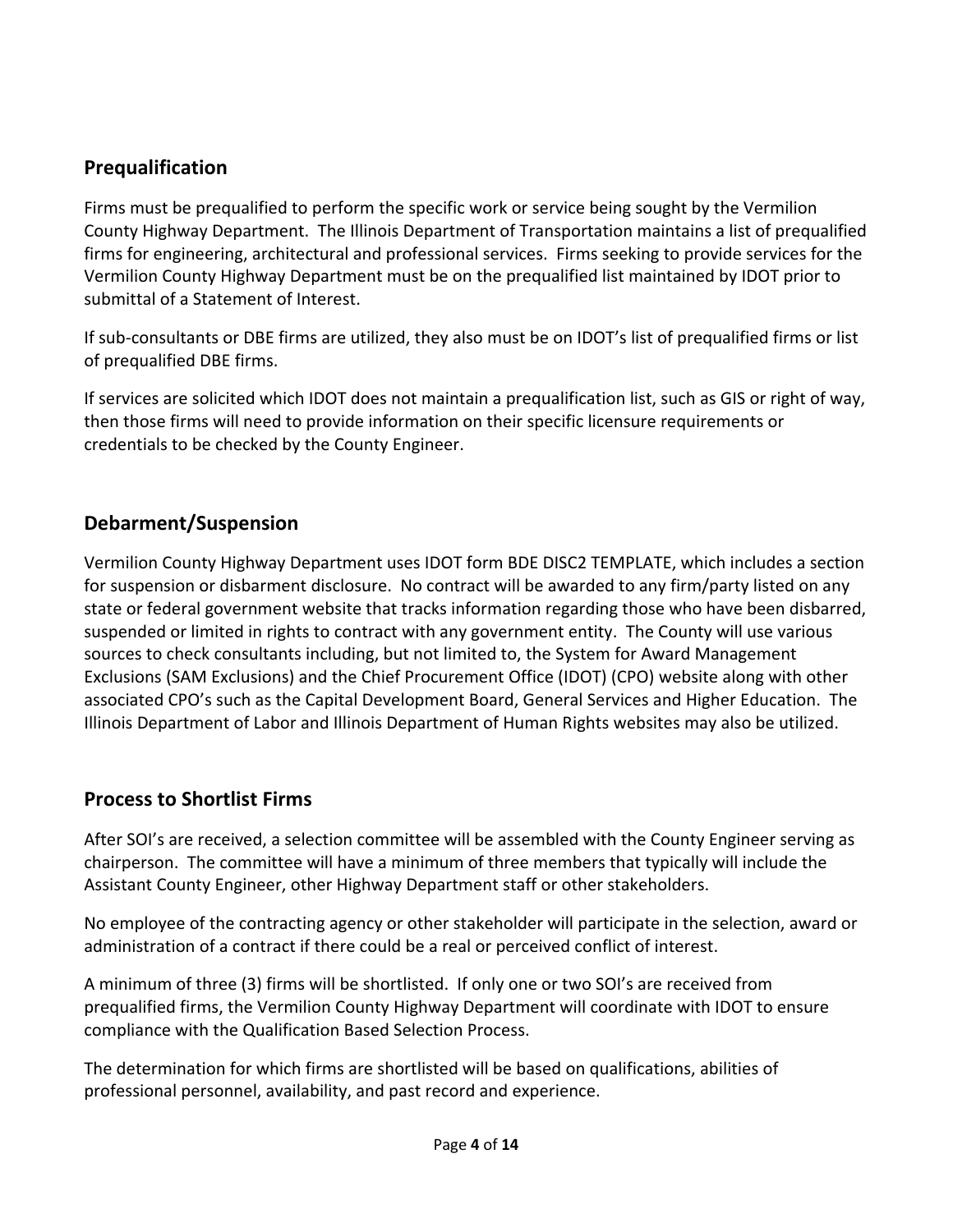#### **Solicit a Request for Proposal (RFP)**

The County Engineer will contact the shortlisted firms and issue a Request for Proposal. The RFP will include:

- Deadline for submittal. Typically, the proposal will be due a minimum of fourteen (14) days from the request date.
- The maximum number of pages for the proposal. Typically, proposals should not be more than twenty (20) pages.
- Any known special requirements for the project.
- A more expanded project description than was provided in the SOI solicitation.
- Whether or not interviews will be conducted.
- County contact information.

The submitted proposal should include:

- Cover letter with firm's logo and contact information
- Key staff resumes
- Listing of support staff with resumes
- Information on sub-consultants or DBE consultants, if utilized
- Current or completed projects similar in scope and magnitude with references
- Project approach/project understanding

#### **Interviews**

Inclusion of an interview is at the discretion of the County Engineer. Interviews may be omitted based on issues such as complexity, anticipated fees or number of interested firms. Interviews will be conducted by the Vermilion County Engineer, the Assistant County Engineer and other staff or interested parties, as appropriate. The panel will have at least three (3) members, but no more than five depending on the agencies involved.

It is expected that the firm's consultant interview team will make a presentation and participate in a question and answer session. While no limits are being placed on the number of people or presentation length, the consultant interview team should choose their team wisely and be respectful of everyone's time.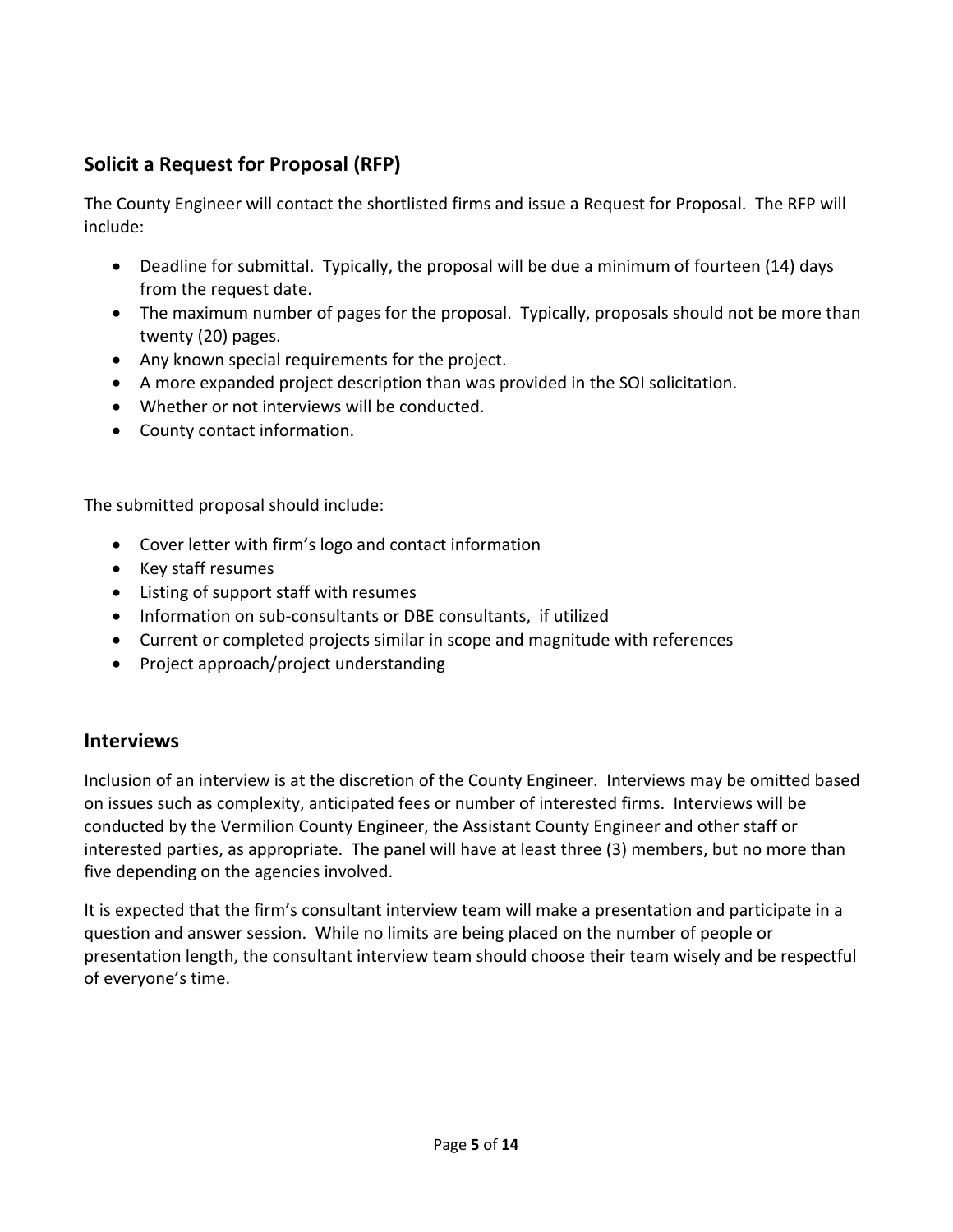#### **Selection**

After review of the proposals and completion of the interviews (if conducted), the interview panel will score each firm. Scoring will be based on the following evaluation factors:

| <b>Evaluation Factor</b>                                                                                                 | Weighting |
|--------------------------------------------------------------------------------------------------------------------------|-----------|
| Relevant Experience (Firms previous experience of similar projects will be evaluated)                                    | $0 - 30$  |
| Key staff identified (Firms qualifications and professional skills of key personnel will be<br>evaluated)                | $0 - 30$  |
| Support staff (Qualifications of support will be evaluated)                                                              | $0 - 30$  |
| Technical approach (Understanding of work, quality control procedures and suggested<br>alternatives)                     | $0 - 30$  |
| Available work capacity of the firm (The firms capability to complete project on time<br>will be determined)             | $0 - 30$  |
| Communication Skills (The firm's ability to form successful working relationships will be<br>evaluated)                  | $0 - 30$  |
| Reputation (References may be requested and checked)                                                                     | $0 - 30$  |
| Presentation and Interview (Formal presentation and interview may be waived at the<br>discretion of the County Engineer) | $0 - 30$  |
| Total                                                                                                                    | 100%      |

Depending on the project, these criteria may vary slightly with other factors such as past relationships and use of sub-consultants/DBE consultants and their qualifications being taken into consideration. The selection team will also take into account the presentation and interview in making the selection.

In general, location will not be a factor, nor will price.

Upon review of the proposals and completion of the interviews (if conducted) the Section Committee members will assign a score to each firm. Scores will be determined using the Selection and Scoring Sheet in Appendix A. The firm with the highest cumulative score will be selected. After the firms are scored and ranked, the County Engineer will first contact the firm with the highest score by direct contact. Then, the remaining firms will be contacted with the results either by email or direct contact. Rankings will be available upon request.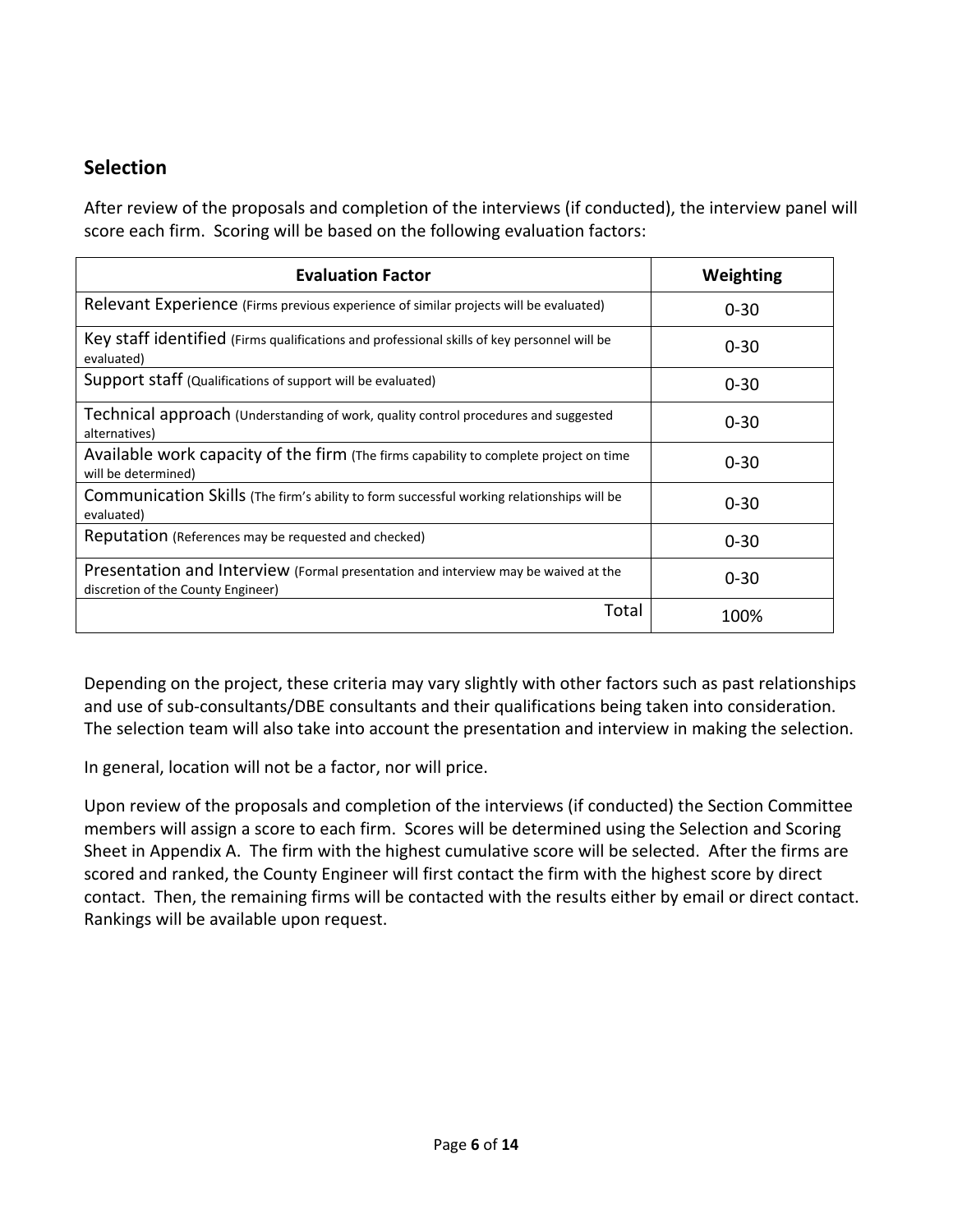#### **Dispute Resolution**

If any dispute arises from a prequalified participating firm, notice shall be given in writing to the County Engineer within ten (10) working days of the selection. A working day is defined as any weekday, Monday through Friday, excluding federal holidays. After receipt of the written dispute, the County Engineer will schedule a meeting with IDOT District 5 Local Roads, representatives from the Selection Committee and the appellant. The decision by the Illinois Department of Transportation shall be final.

#### **Negotiations/Contract**

The County Engineer will use available information and previous contract information to develop an in‐ house estimate for the project. The County Engineer and the selected firm will discuss by phone or in person the scope of services and formula for payment. After discussions, the firm will prepare a cost proposal for review. After the firm submits a written cost proposal, the County Engineer will review it to ensure that all services desired are included with direct and indirect rates shown as well as a not-toexceed amount depending on the type of contract being sought. If sub-consultants are to be utilized, the same compensation information for them shall be included in the cost proposal. If terms are agreeable, the contract will follow the typical review and approval process by the Vermilion County Highway Department, Vermilion County Board and IDOT.

If the terms are not agreeable, negotiations will continue until they are. If no agreement can be reached, then negotiations will commence with the second ranked firm and if necessary, the third ranked. If, for some reason, no contract is entered into with any of the firms, the process will be terminated and subsequently restarted.

#### **Administration of the Contract**

The Vermilion County Engineer or his/her designee will monitor and evaluate the contract on a continual basis. Invoices for payment will be reviewed by the County Engineer. Invoices will be compared to the agreed upon cost proposal prior to payment or submission to IDOT for reimbursement.

All records will be kept in accordance with IDOT procedures and all required forms including, but not limited to, BLR 05613 will be submitted when applicable. An evaluation of the firm will be done after completion of the project. A copy of the evaluation will be provided to the subject firm. Vermilion County Highway Department will use the evaluation when considering the firm for future projects.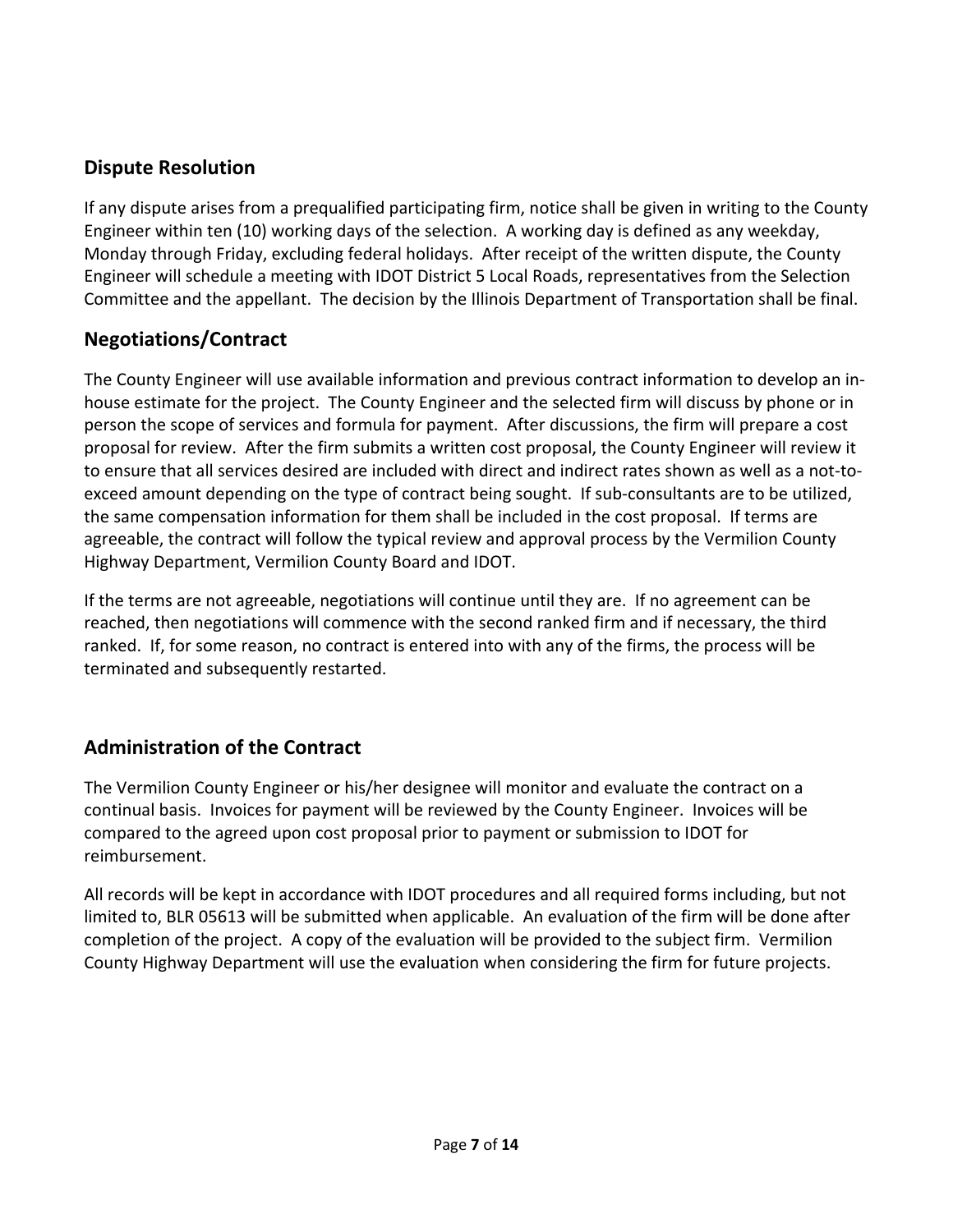# Appendix A Selection and Scoring Sheet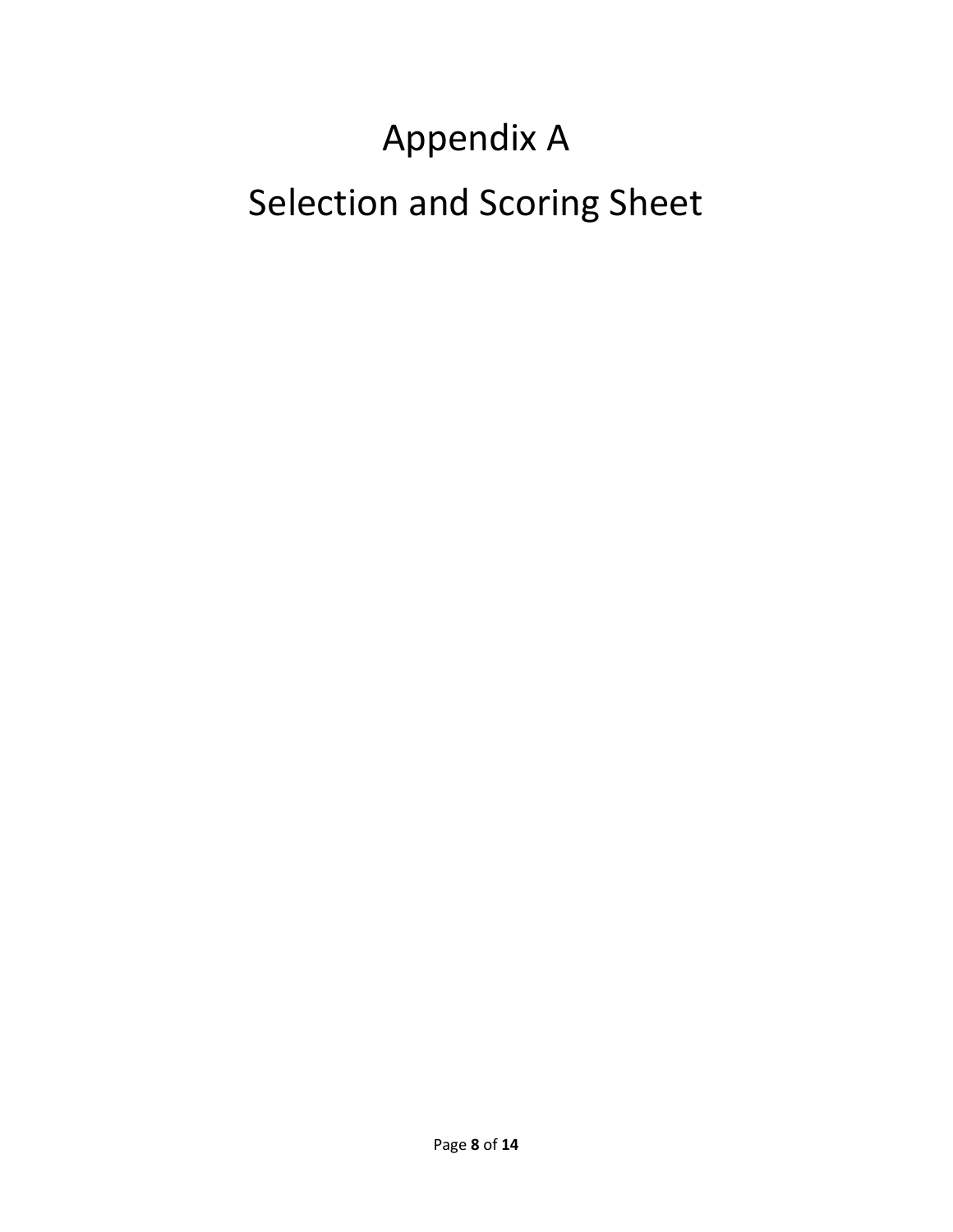### **Selection and Scoring Sheet**

| Selection Committee Members: Selection Committee Members:                                                                                                                                                                      |                                                                                                                                                                                                                                |                                                                                                                                                                                                                                                                                               |
|--------------------------------------------------------------------------------------------------------------------------------------------------------------------------------------------------------------------------------|--------------------------------------------------------------------------------------------------------------------------------------------------------------------------------------------------------------------------------|-----------------------------------------------------------------------------------------------------------------------------------------------------------------------------------------------------------------------------------------------------------------------------------------------|
| Firm 1: the contract of the contract of the contract of the contract of the contract of the contract of the contract of the contract of the contract of the contract of the contract of the contract of the contract of the co | Firm 2: the contract of the contract of the contract of the contract of the contract of the contract of the contract of the contract of the contract of the contract of the contract of the contract of the contract of the co | Firm 3: $\frac{1}{2}$ and $\frac{1}{2}$ and $\frac{1}{2}$ and $\frac{1}{2}$ and $\frac{1}{2}$ and $\frac{1}{2}$ and $\frac{1}{2}$ and $\frac{1}{2}$ and $\frac{1}{2}$ and $\frac{1}{2}$ and $\frac{1}{2}$ and $\frac{1}{2}$ and $\frac{1}{2}$ and $\frac{1}{2}$ and $\frac{1}{2}$ and $\frac$ |
| Evaluator:                                                                                                                                                                                                                     |                                                                                                                                                                                                                                |                                                                                                                                                                                                                                                                                               |

Ratings: 1 – Poor; 2 – Below Average; 3 – Average; 4 – Above Average; 5 ‐ Excellent

| <b>Ranking Criteria of Short Listed Firms</b>                                                                               |          |        |       |        |       |        |       |
|-----------------------------------------------------------------------------------------------------------------------------|----------|--------|-------|--------|-------|--------|-------|
|                                                                                                                             | Weight   | Firm 1 |       | Firm 2 |       | Firm 3 |       |
| <b>Rating Description</b>                                                                                                   | %        | Rating | Total | Rating | Total | Rating | Total |
| Relevant Experience (Firms previous<br>experience of similar projects will be<br>evaluated)                                 | $0 - 30$ |        |       |        |       |        |       |
| Key staff identified (Firms qualifications<br>and professional skills of key personnel will be<br>evaluated)                | $0 - 30$ |        |       |        |       |        |       |
| Support staff (Qualifications of support<br>staff will be evaluated)                                                        | $0 - 30$ |        |       |        |       |        |       |
| Technical approach (Understanding of<br>work, quality control procedures and<br>suggested alternatives)                     | $0 - 30$ |        |       |        |       |        |       |
| Available work capacity of the firm<br>(The firms capability to complete project on<br>time will be determined)             | $0 - 30$ |        |       |        |       |        |       |
| <b>Communication Skills (The firm's</b><br>ability to form successful working<br>relationships will be evaluated)           | $0 - 30$ |        |       |        |       |        |       |
| <b>Reputation</b> (References may be requested<br>and checked)                                                              | $0 - 30$ |        |       |        |       |        |       |
| Presentation and Interview (Formal<br>presentation and interview may be waived at<br>the discretion of the County Engineer) | $0 - 30$ |        |       |        |       |        |       |
| Total                                                                                                                       | 100.00   |        |       |        |       |        |       |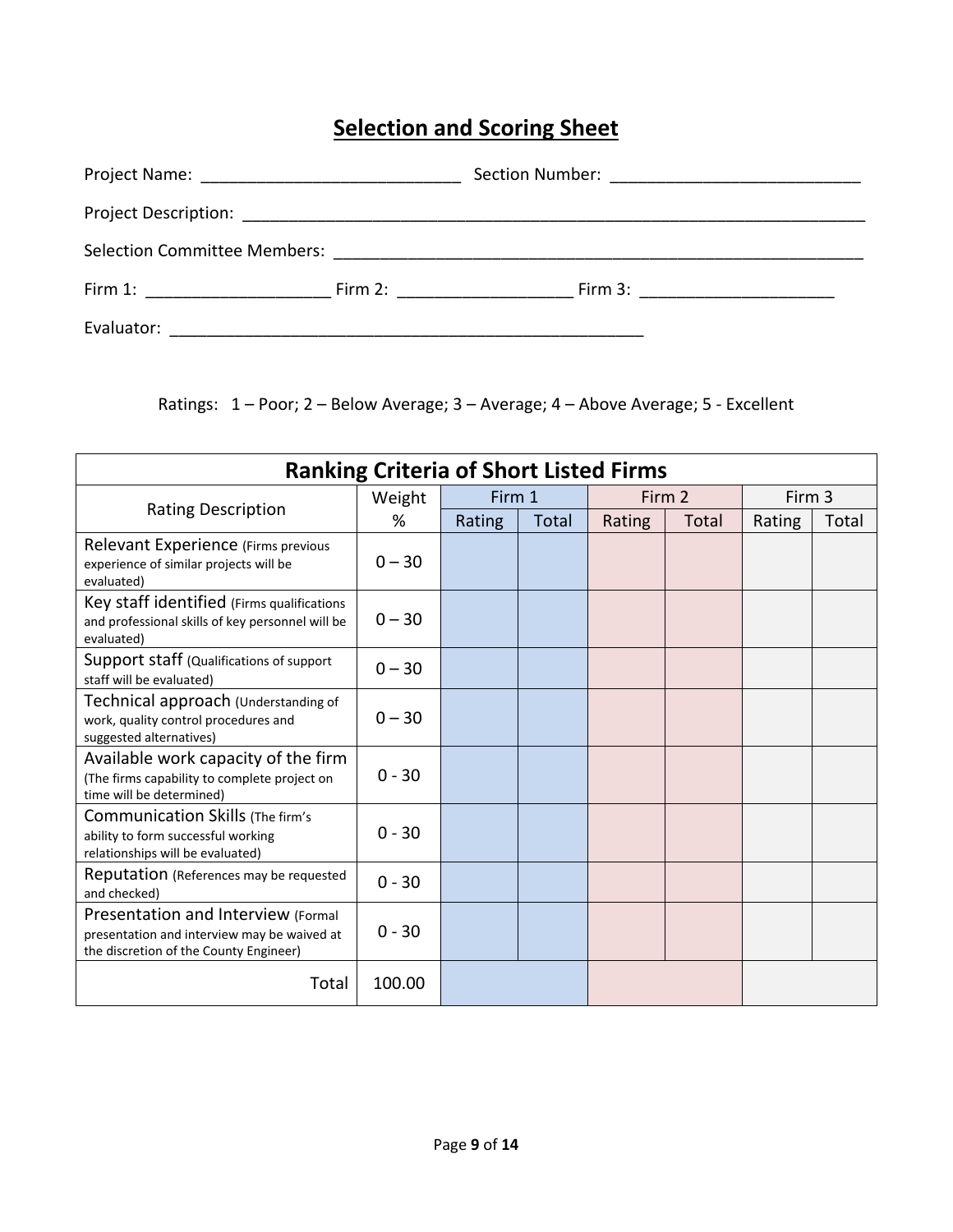# Appendix B Consultant Evaluation Form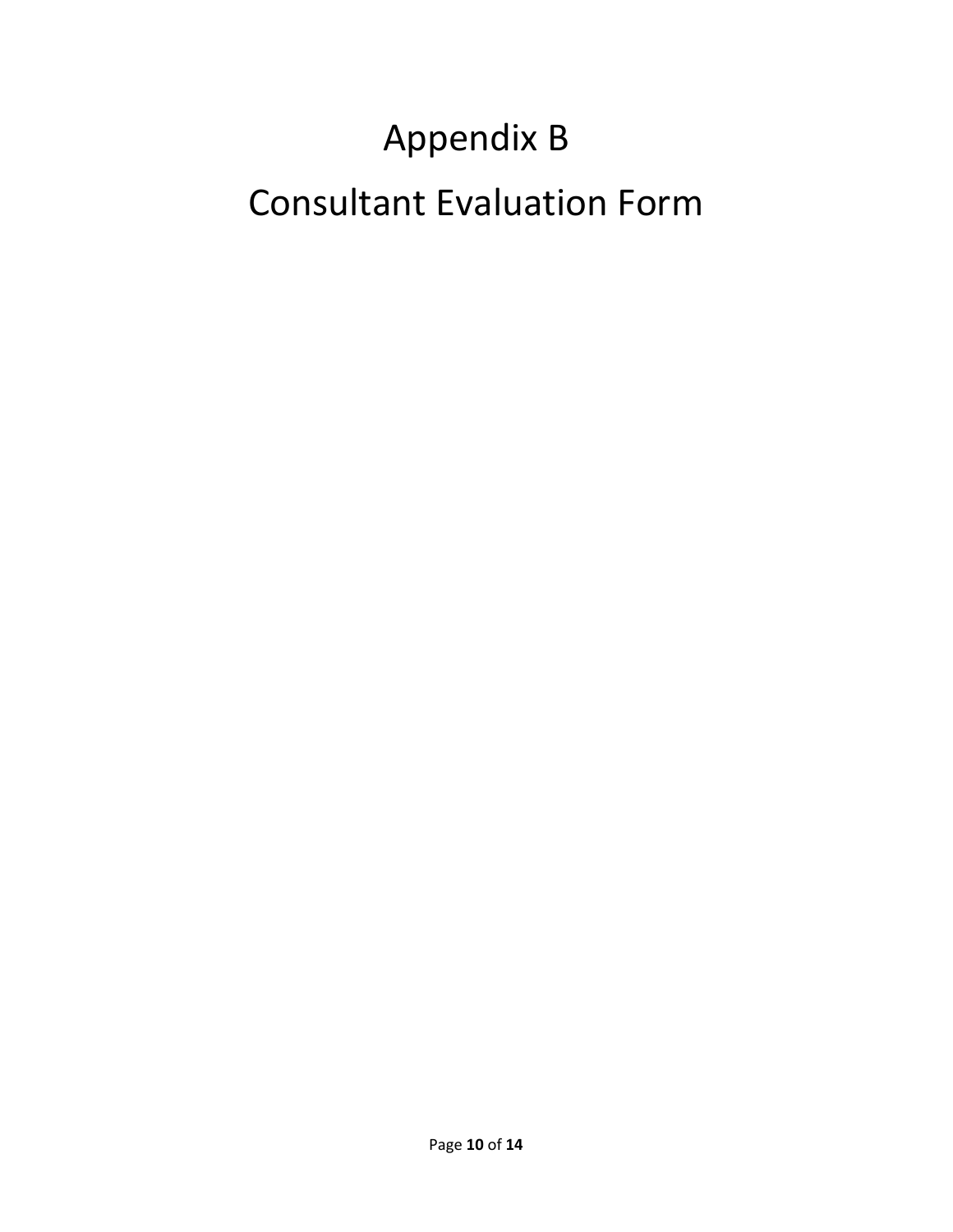### **Consultant Evaluation**

| Date: _________________________ |                                                                     |  |
|---------------------------------|---------------------------------------------------------------------|--|
|                                 |                                                                     |  |
|                                 |                                                                     |  |
|                                 | Phase I _______ Phase II-Design ______ Phase II-Construction ______ |  |
|                                 |                                                                     |  |
|                                 |                                                                     |  |
|                                 |                                                                     |  |
|                                 |                                                                     |  |
|                                 |                                                                     |  |

#### **Rating Scale: Exceeds / Satisfactory / Needs Improvement**

#### **A rating of Needs Improvement requires an explanation.**

#### **Project Management** (using the rating scale…)

Did the consultant accomplish the intent and scope of the contracted services by managing personnel, resources, budget and schedule? \_\_\_\_\_\_\_\_\_\_\_\_\_\_\_\_\_\_\_\_\_\_\_\_\_\_\_\_\_\_\_\_\_\_\_\_\_\_\_\_\_

Were appropriate personnel assigned to various project tasks? \_\_\_\_\_\_\_\_\_\_\_\_\_\_\_\_\_\_

Did the consultant maintain appropriate documentation? \_\_\_\_\_\_\_\_\_\_\_\_\_\_\_\_\_\_\_\_\_\_\_\_\_\_\_\_\_\_\_\_

Did the consultant communicate issues and information effectively? \_\_\_\_\_\_\_\_\_\_\_\_\_

|                                     | If necessary, did the consultant maintain adequate coordination with subconsultants or other outside |  |
|-------------------------------------|------------------------------------------------------------------------------------------------------|--|
| entities involved with the project? |                                                                                                      |  |

Considering the above questions, the **overall** rating is: \_\_\_\_\_\_\_\_\_\_\_\_\_\_\_\_\_\_\_\_\_\_\_\_\_\_\_\_\_\_\_\_\_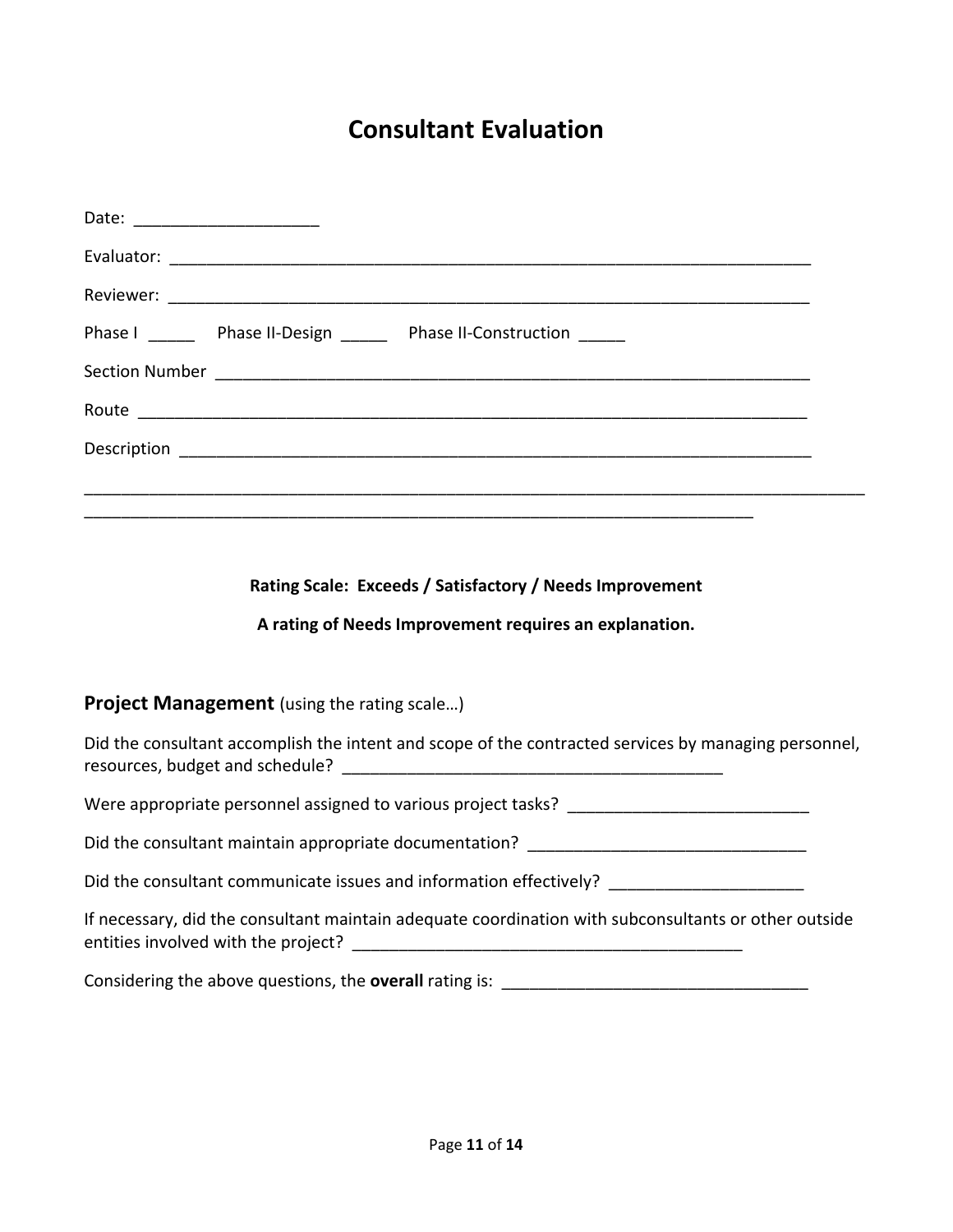## **Timeliness** (using the rating scale…)

| Did the consultant maintain adequate resources and equipment throughout the project to meet              |
|----------------------------------------------------------------------------------------------------------|
| Did the consultant adjust resources in response to demands of project delivery?                          |
| Did the consultant make various project submittals giving local agency and/or IDOT adequate review       |
| Did the consultant meet submittal dates and ultimately, the target letting date? __________              |
|                                                                                                          |
| <b>Technical Skills</b> (using the rating scale)                                                         |
| Was the consultant staff qualified and possess appropriate technical knowledge, skills and abilities for |
| Did the consultant services reflect good engineering practice utilizing established industry practices?  |
| Were good engineering thought and sound judgement applied? ______________________                        |
| Did the consultant work well independently, without significant help from the local agency or IDOT?      |
|                                                                                                          |
| Were innovative or original concepts proposed if the opportunity presented itself? _________             |
| Was the consultant's engineering estimate accurate? _____________________________                        |
|                                                                                                          |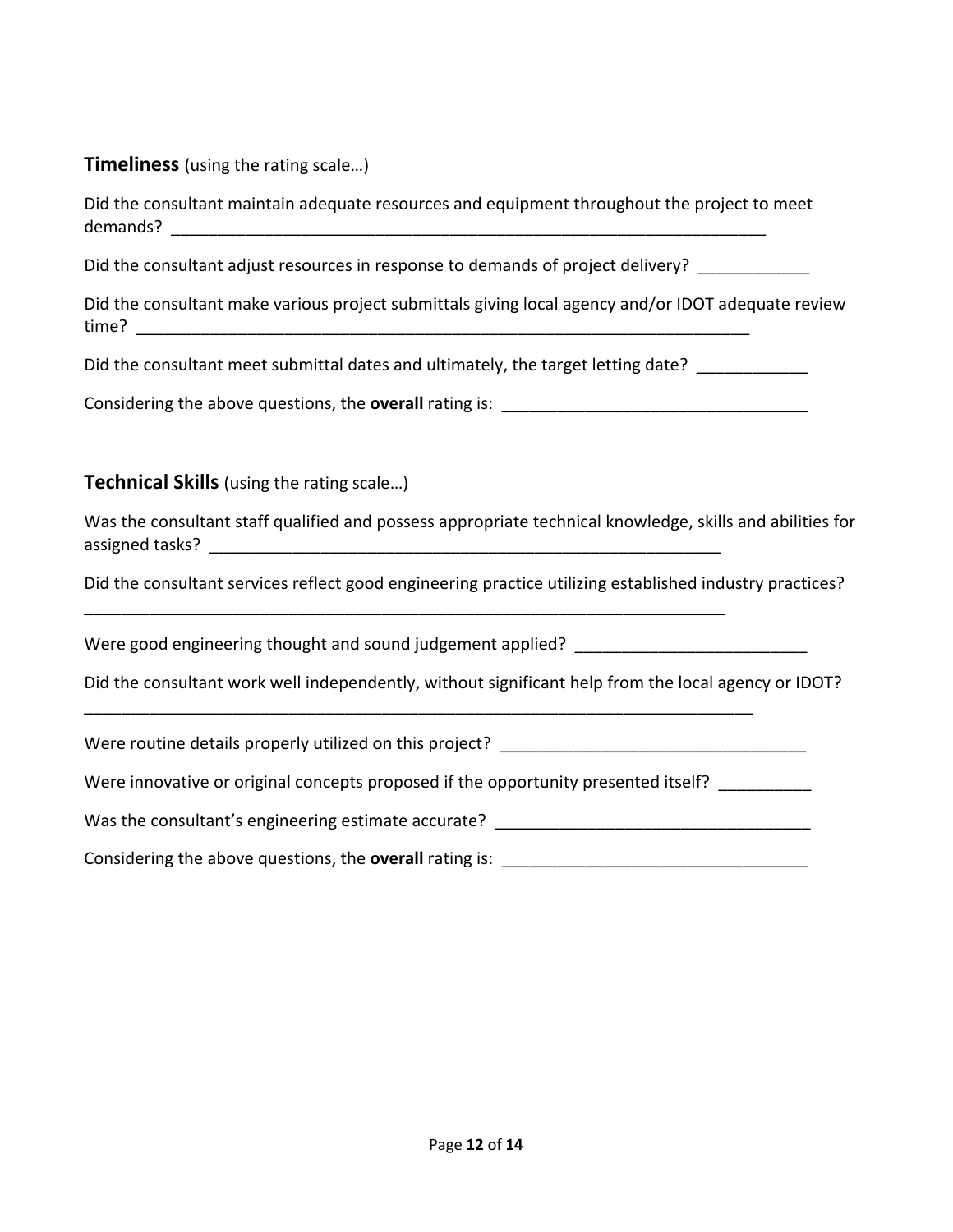**Quality of Work** (using the rating scale…)

Was the consultant familiar with established guidelines, standards and procedures of IDOT D5?

\_\_\_\_\_\_\_\_\_\_\_\_\_\_\_\_\_\_\_\_\_\_\_\_\_\_\_\_\_\_\_\_\_\_\_\_\_\_\_\_\_\_\_\_\_\_\_\_\_\_\_\_\_\_\_\_\_\_\_\_\_\_\_\_\_\_\_\_\_\_\_\_\_\_\_\_\_\_

Did the consultant have a quality control plan in effect and was it evident that it was followed? \_\_\_\_\_\_\_\_\_\_\_\_\_\_\_\_\_\_\_\_\_\_\_\_\_\_\_\_\_\_\_\_\_\_\_\_\_\_\_\_\_\_\_\_\_\_\_\_\_\_\_\_\_\_\_\_\_\_\_\_\_\_\_\_\_\_\_\_\_\_\_\_\_\_\_\_\_\_ Were studies and reports, including surveys, quantities, estimates and special provisions, complete and accurate? \_\_\_\_\_\_\_\_\_\_\_\_\_\_\_\_\_\_\_\_\_\_\_\_\_\_\_\_\_\_\_\_\_\_\_\_\_\_\_\_\_\_\_\_\_\_\_\_\_\_\_\_\_\_\_\_\_ Was work well organized, properly presented, clear and concise? Were all submittal items (such as the ESR, PDR, hydraulic report, special provisions and plans) complete, accurate and in compliance with IDOT D5 procedure? Were errors or omissions numerous, serious, significant or costly? Did the project result in the expenditure of reasonable time by the local agency or IDOT staff? \_\_\_\_\_\_\_\_\_\_\_\_\_\_\_\_\_\_\_\_\_\_\_\_\_\_\_\_\_\_\_\_\_\_\_\_\_\_\_\_\_\_\_\_\_\_\_\_\_\_\_\_\_\_\_\_\_\_\_\_\_\_\_\_\_\_\_\_\_\_\_\_\_\_\_\_\_\_ Considering the above questions, the overall rating is: **Human Relations** (using the rating scale…) Was the consultant responsive to requests from the local agency, IDOT or any other reviewing agencies? **and a set of the set of the set of the set of the set of the set of the set of the set of the set of the set of the set of the set of the set of the set of the set of the set of the set of the set of the set of** Was the consultant cooperative? **Was the consultant** Was it easy to work with the consultant? Was in the set of the set of the set of the set of the set of the set o Did the consultant react well to criticism? \_\_\_\_\_\_\_\_\_\_\_\_\_\_\_\_\_\_\_\_\_\_\_\_\_\_\_\_\_\_\_\_\_\_\_\_\_\_\_\_\_\_\_ Was the consultant courteous and helpful in dealing with the local agency, IDOT, other agencies and the general public? The general public  $\sim$ Considering the above questions, the overall rating is: \_\_\_\_\_\_\_\_\_\_\_\_\_\_\_\_\_\_\_\_\_\_\_\_\_\_\_\_\_\_\_\_\_